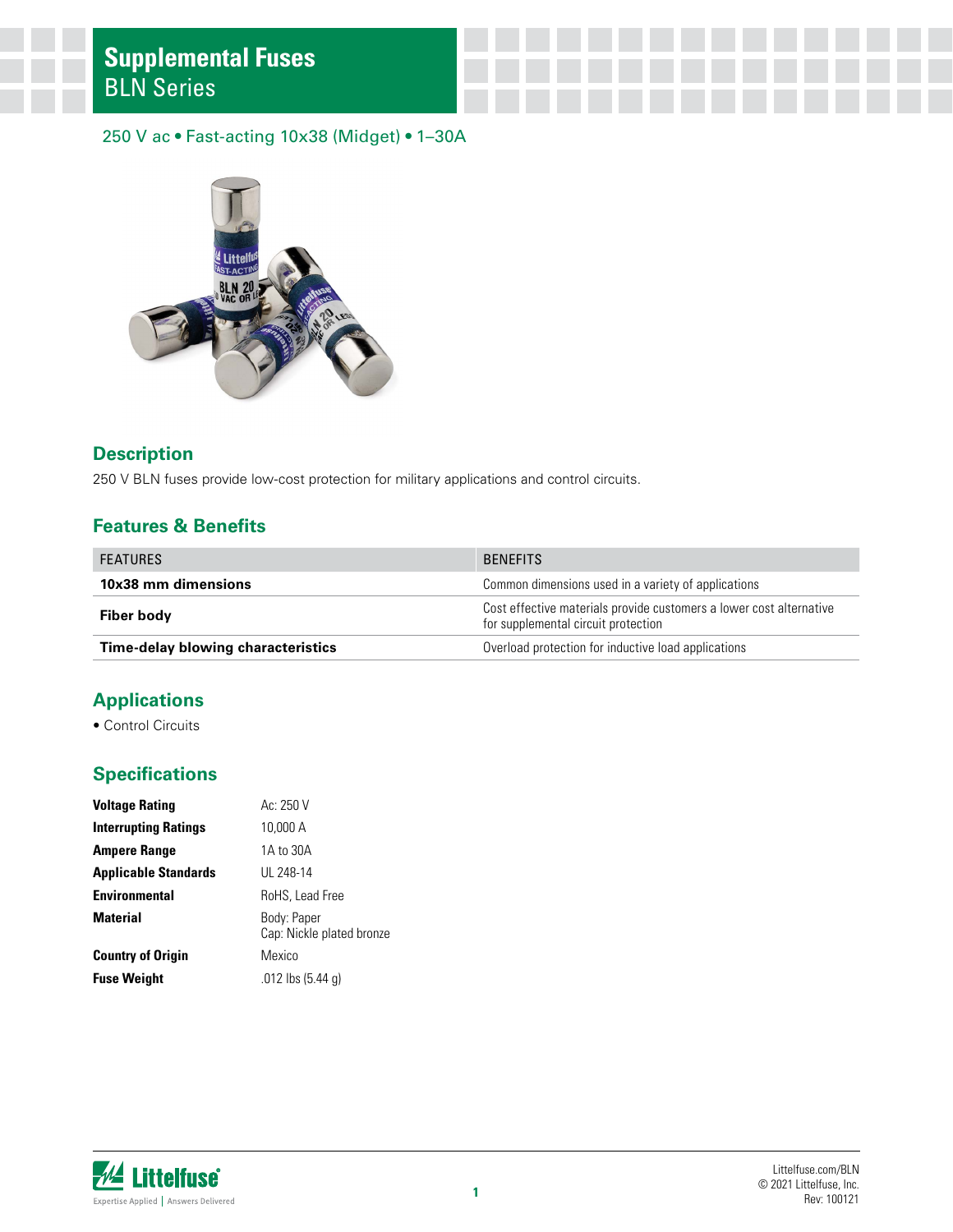#### **Certification & Compliance**

| -UL        | UL Listed (File: E10480)        |
|------------|---------------------------------|
| <b>CSA</b> | CSA Certified (File: LR29862)   |
| <b>PSE</b> | PSE (File: NBK170305-E10480A-D) |
| <b>CE</b>  | EU_DOC-BLN_210323               |

#### **Accessories**

**L60030M series** fuse block **LPSM Touch-safe series** fuse holder **571/572 series** panel mount fuse holder

# **Ordering Information**

| AMPERE RATING  | <b>CATALOG NUMBER</b> | PRODUCT MARKING   | PACKING QUANTITY | ORDERING NUMBER | UPC CODE    |
|----------------|-----------------------|-------------------|------------------|-----------------|-------------|
|                | <b>BLN001</b>         | <b>BLN 1A</b>     | 10               | 0BLN001.T       | 07945811031 |
| 1.5            | <b>BLN01.5</b>        | <b>BLN 1-1/2A</b> | 10               | 0BLN01.5T       | 07945801804 |
| $\overline{2}$ | <b>BLN002</b>         | BLN 2A            | 10               | 0BLN002.T       | 07945811041 |
| 3              | <b>BLN003</b>         | BLN 3A            | 10               | 0BLN003.T       | 07945811047 |
| 4              | BLN004                | BLN 4A            | 10               | 0BLN004.T       | 07945811053 |
| 5              | <b>BLN005</b>         | <b>BLN 5A</b>     | 10               | 0BLN005.T       | 07945811055 |
| 6              | <b>BLN006</b>         | BLN 6A            | 10               | OBLN006.T       | 07945811058 |
| 8              | BLN008                | BLN 8A            | 10               | 0BLN008.T       | 07945811063 |
| 10             | <b>BLN010</b>         | <b>BLN 10A</b>    | 10               | 0BLN010.T       | 07945811065 |
| 12             | <b>BLN012</b>         | <b>BLN 12A</b>    | 10               | 0BLN012.T       | 07945811066 |
| 15             | <b>BLN015</b>         | <b>BLN 15A</b>    | 10               | 0BLN015.T       | 07945811068 |
| 20             | <b>BLN020</b>         | BLN 20A           | 10               | 0BLN020.T       | 07945811071 |
| 25             | <b>BLN025</b>         | <b>BLN 25A</b>    | 10               | 0BLN025.T       | 07945811072 |
| 30             | <b>BLN030</b>         | BLN 30A           | 10               | 0BLN030.T       | 07945811073 |

# **Dimensions**



### **Electrical Specification - Agency Requirements**

| AMPERAGE RATING | <b>OPENING TIME (MINUTES)</b> |                            |                            |  |
|-----------------|-------------------------------|----------------------------|----------------------------|--|
|                 | 100 % OF AMP RATING PER UL    | 135 % OF AMP RATING PER UL | 200 % OF AMP RATING PER UL |  |
| $1 - 30$        | Temperature Stabilization     | 60 Max                     | 2 Max                      |  |

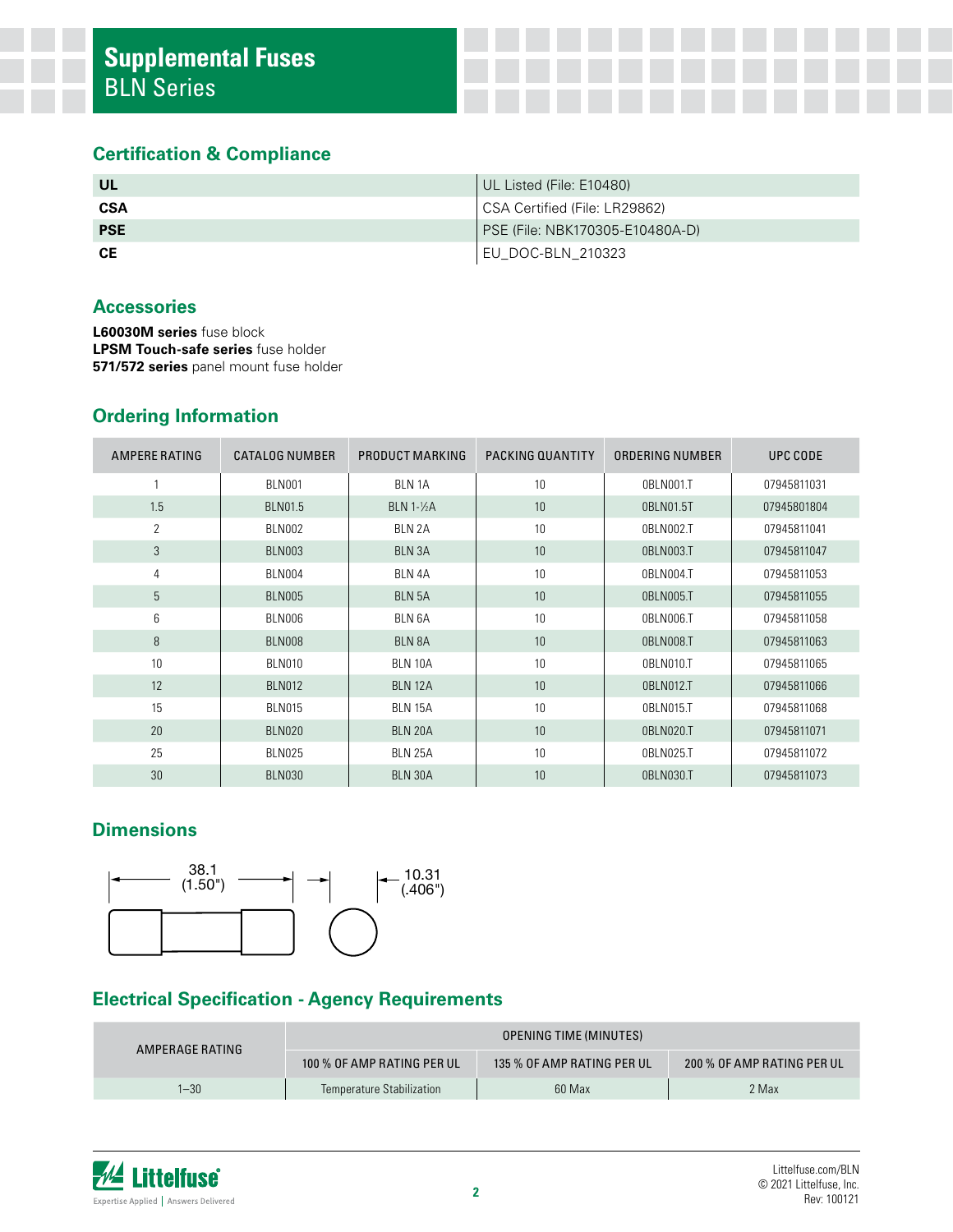### **Electrical Specifications**

| <b>CATALOG</b> | <b>VOLTAGE</b> | <b>INTERRUPTING</b><br>NOMINAL COLD | <b>AGENCY APPROVALS</b>  |           |            |            |           |
|----------------|----------------|-------------------------------------|--------------------------|-----------|------------|------------|-----------|
| <b>NUMBER</b>  | AC(V)          | RATING (A)                          | <b>RESISTANCE (OHMS)</b> | UL        | <b>CSA</b> | <b>PSE</b> | <b>CE</b> |
| <b>BLN001</b>  | 250            | 10,000                              | .3950                    | $\bullet$ | $\bullet$  |            | ٠         |
| <b>BLN01.5</b> | 250            | 10,000                              | .2220                    | $\bullet$ | $\bullet$  |            |           |
| <b>BLN002</b>  | 250            | 10,000                              | .1250                    | $\bullet$ | $\bullet$  |            | ٠         |
| <b>BLN003</b>  | 250            | 10,000                              | .0645                    | $\bullet$ | $\bullet$  |            |           |
| <b>BLN004</b>  | 250            | 10,000                              | .0432                    | $\bullet$ | $\bullet$  |            | ٠         |
| <b>BLN005</b>  | 250            | 10,000                              | .0413                    | $\bullet$ | $\bullet$  | $\bullet$  | $\bullet$ |
| BLN006         | 250            | 10,000                              | .0284                    | $\bullet$ | $\bullet$  | ٠          | ٠         |
| <b>BLN008</b>  | 250            | 10,000                              | .0166                    | $\bullet$ | $\bullet$  | $\bullet$  | $\bullet$ |
| <b>BLN010</b>  | 250            | 10,000                              | .0110                    | $\bullet$ | $\bullet$  | $\bullet$  | ٠         |
| <b>BLN012</b>  | 250            | 10,000                              | .0092                    | $\bullet$ | $\bullet$  | $\bullet$  | $\bullet$ |
| <b>BLN015</b>  | 250            | 10,000                              | .0068                    | $\bullet$ | $\bullet$  | ٠          |           |
| <b>BLN020</b>  | 250            | 10,000                              | .0036                    | $\bullet$ | $\bullet$  | $\bullet$  | $\bullet$ |
| <b>BLN025</b>  | 250            | 10,000                              | .0036                    | $\bullet$ | $\bullet$  | ٠          | ٠         |
| <b>BLN030</b>  | 250            | 10,000                              | .0027                    | $\bullet$ | $\bullet$  | $\bullet$  |           |

# **Temperature Derating Curve** (Temperature of Air Immediately Surrounding Fuse)